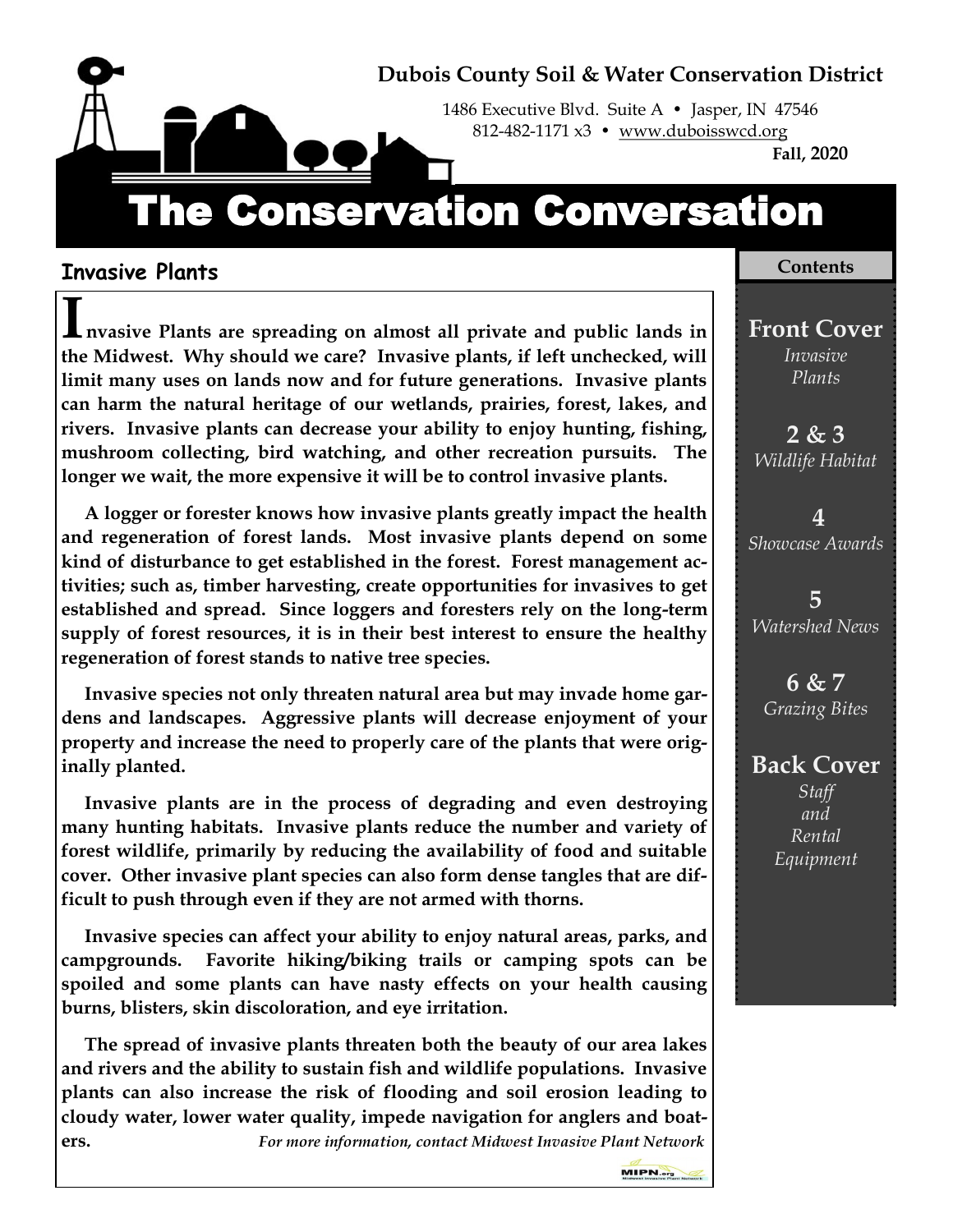# **Wildlife Habitat**

any wildlife species are dependent upon surface water. For example, one pond, stream, or other water source per 160 acres of land can enhance turkey habitat; and deer require a sufficient water source per square mile. Developing a fishless shallow pond for deer and wild turkey can also benefit amphibians; particularly in heavily wooded, upland karst topography where standing water is not a common occurrence. Turtles, water snakes, toads, frogs, newts, and salamanders will benefit from these shallow ponds.

 Openings in forested landscapes can be either natural openings; such as, glades that exist due to shallow drought-prone soils or openings created through intentional clearing. Where glades exist, they provide a distinct and important habitat type that many species utilize and benefit from.

 The native species that occur on glades are very drought tolerant. It is recommended that glades be managed to promote these species by controlling cedar encroachment and using prescribed fire as needed. Nonnative species of grasses and forbs seldom survive the naturally dry conditions and are not recommended for these areas. Never attempt to grow a grain or green browse plot in a glade as any soil disturbance will likely lead to excessive soil erosion and unsuccessful plant growth.

 Artificial clearings in the forest created to stimulate annual weeds, grasses, forbs, or grain can provide feeding sites for a variety of wildlife species and wildlife viewing opportunities. In most cases, these objectives can be achieved through normally planned forest management practices. Intentionally recreated openings; such as, food plots that will be disked and planted each year, need to occur on a fairly level location to avoid excessive erosion. As woody growth begins to reinvade openings, a combination of mechanical, chemical, and /or prescribed burning practices may be used to maintain them.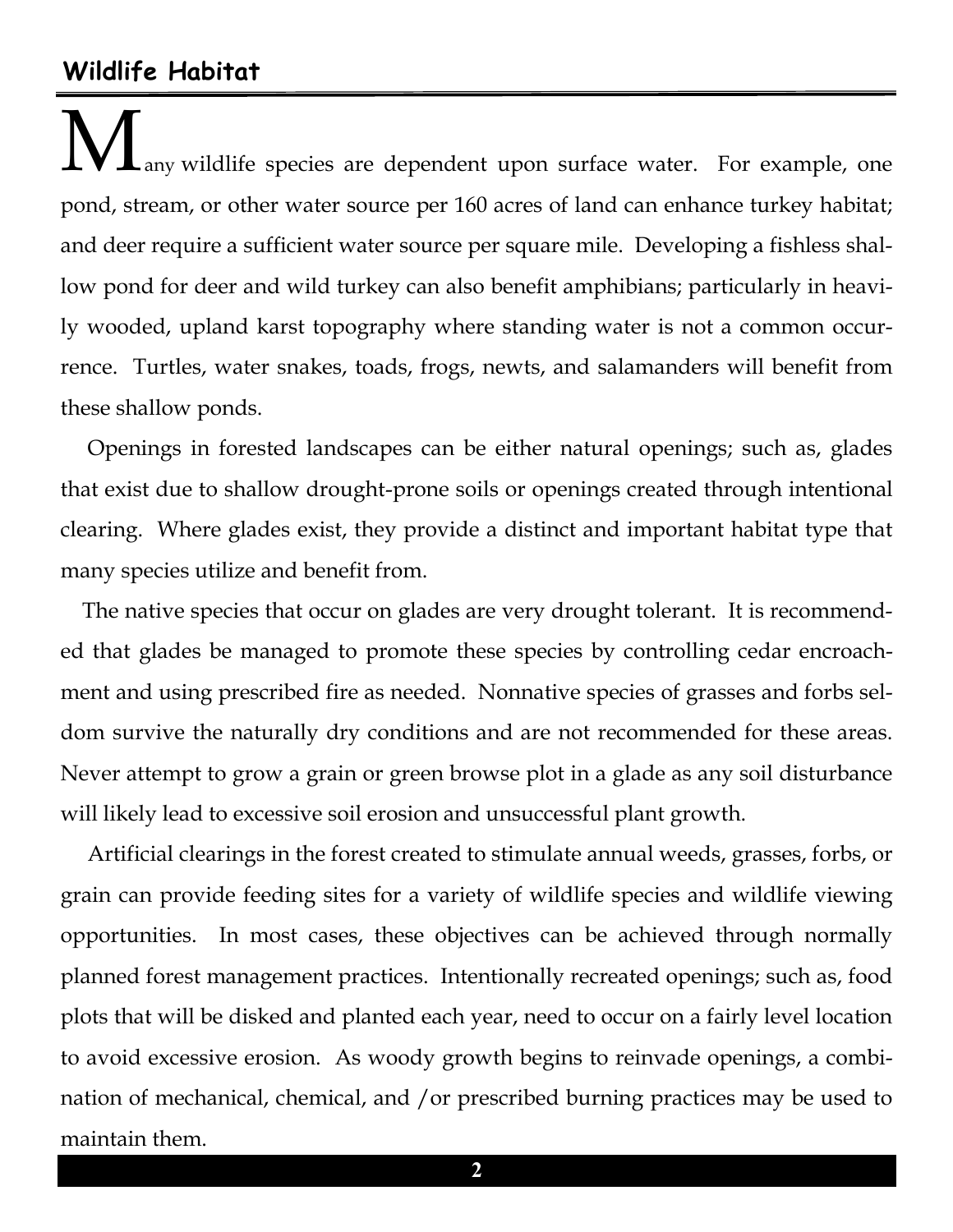# **Wildlife Habitat, continued**

Many early successional habitat is dominated by shrubs and saplings less than 15 years old. It is an important habitat component for some species; such as, white-tailed deer, wild turkey, ruffed grouse, and eastern cottontail rabbit; as well as, songbirds like eastern towhee, white-eyed vireo, hooded warbler, indigo bunting, and yellowbreasted chat. This habitat can be created with regeneration harvest on forest sites and is also present in old fields; as well as, glades and woodland managed with thinning and prescribed fire.



 As with old-growth, early successional stands are under-represented in most of forested landscape. In large timbered blocks (>500 acres) it is desirable to have around 10 % in some form of temporary structure; such as, regeneration areas or natural openings to provide early successional habitat. Managers should evaluate the abundance of habitat in the landscape and adjust treatments to enhance early successional habitat quantity and distribution.

 Edge is the transitional zone between habitat types. It can include 'hard' edges between a forest and a crop field, or 'soft' edges between a forest and the temporary regeneration opening created by a clear-cut. Edges can also be natural; such as, those between a woodland and a glade or between a bottomland forest and a slough. Edges typically provide an abundance of grasses, forbs, shrubs, vines, and small trees that provide food and cover for many wildlife species. A



seed-producing herbaceous layer of vegetation attracts a diversity of insect life, which can reduce the need for artificial food plots.

 Edge feathering is a technique that can effectively create better edge habitat at the border between timbered lands and crop fields or old fields by cutting trees in a 15-30 foot swath along these borders. Another wildlife practice that can be done in conjunction with edge feathering is the creation of brush piles. Brush piles offer good heavy cover and are utilized by rabbits and other small mammals, reptiles, salamanders, insects, and a host of bird species.

*Source—Missouri Department of Conservation*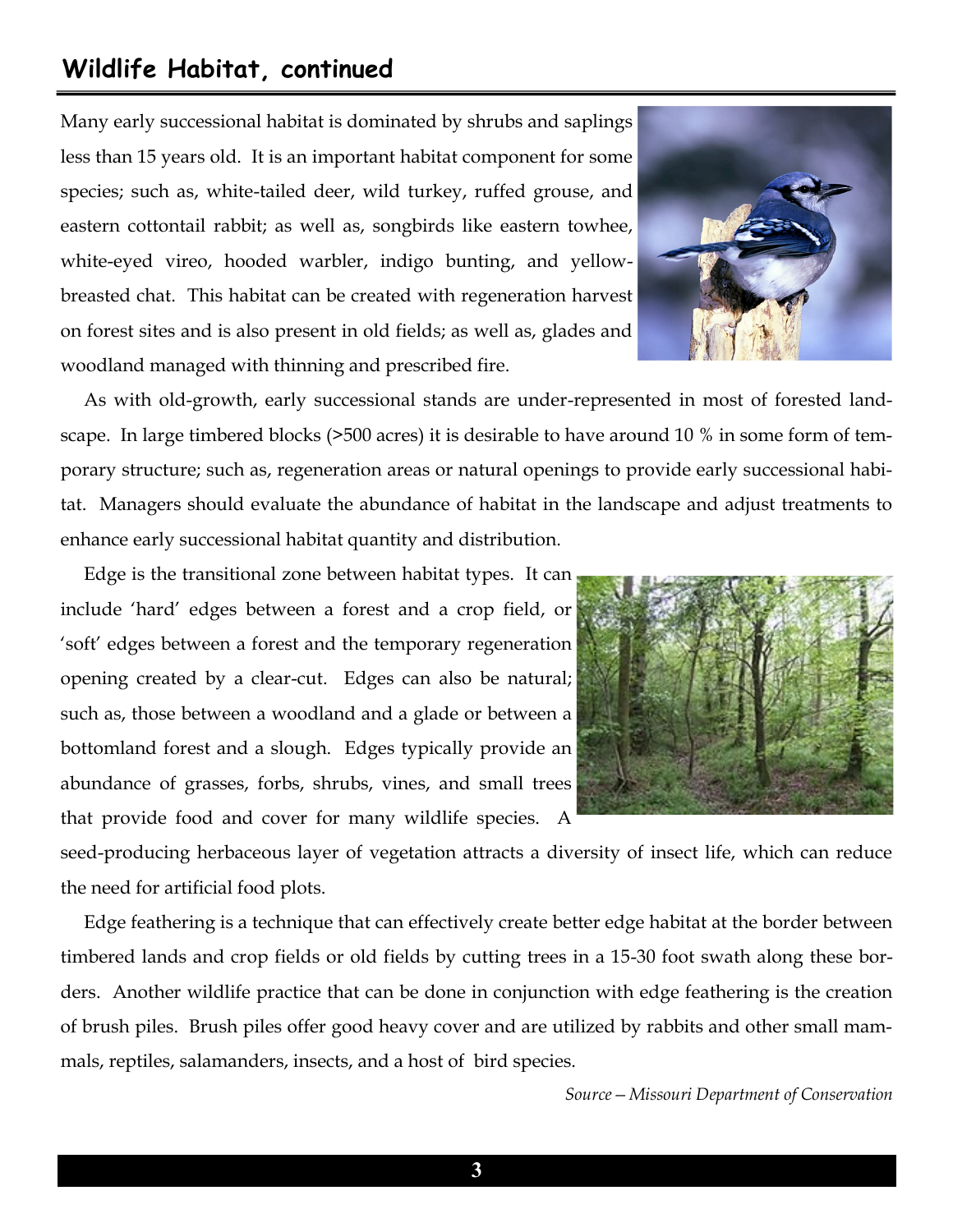# **District Showcase Award**

 $\perp$  he 2020 District Showcase award will be presented to Dubois, Martin, and Daviess Soil and Water Conservation Districts for partnering on a project, with Emily Finch as Invasive Species Specialist. This project was funded by a Clean Water Indiana grant.

The District Showcase is awarded annually to Indiana Soil and Water Conservation Districts who demonstrates exceptional work and are making a difference in their local communities. This award is sponsored by the Indiana Conservation Partnership leaders and will be presented virtually in January at the Indiana SWCD Annual Conference.

The tri-county project, which began in 2018, has a goal to help landowners eliminate invasive plants on their property. The Clean Water Indiana grant has provided funds for cost share for invasive species removal, education, and outreach programs. Finch has planned and hosted invasive species workshops, field events, wildflower walks, and workdays. Billboards were also located throughout the project area, informing of the threats of specific invasive species. During the pandemic, Finch also became proficient with the creation of YouTube videos featuring specific invasive plants and methods to control their growth and spread.

During the scope of the project, a Cooperative Invasive Species Management Area (CISMA) has been formed in Daviess and Martin County, in addition to the already established Dubois County CISMA.

The project has yielded measurable environmental and conservation benefits in the project area. A minimum of 47 landowners have had site visits by Finch with over 2,500 acres impacted. \$15,852.21 has been allocated to cost share. To date, 59.77 acres has received treatment to control and remove invasive species and landowners have worked in excess of 1,200 hours to complete this work. While many events in 2020 have been cancelled due to the pandemic, 40 events in 2019 were attended by 921 people. 745 volunteer hours were donated by partners and volunteers at events and planning meetings.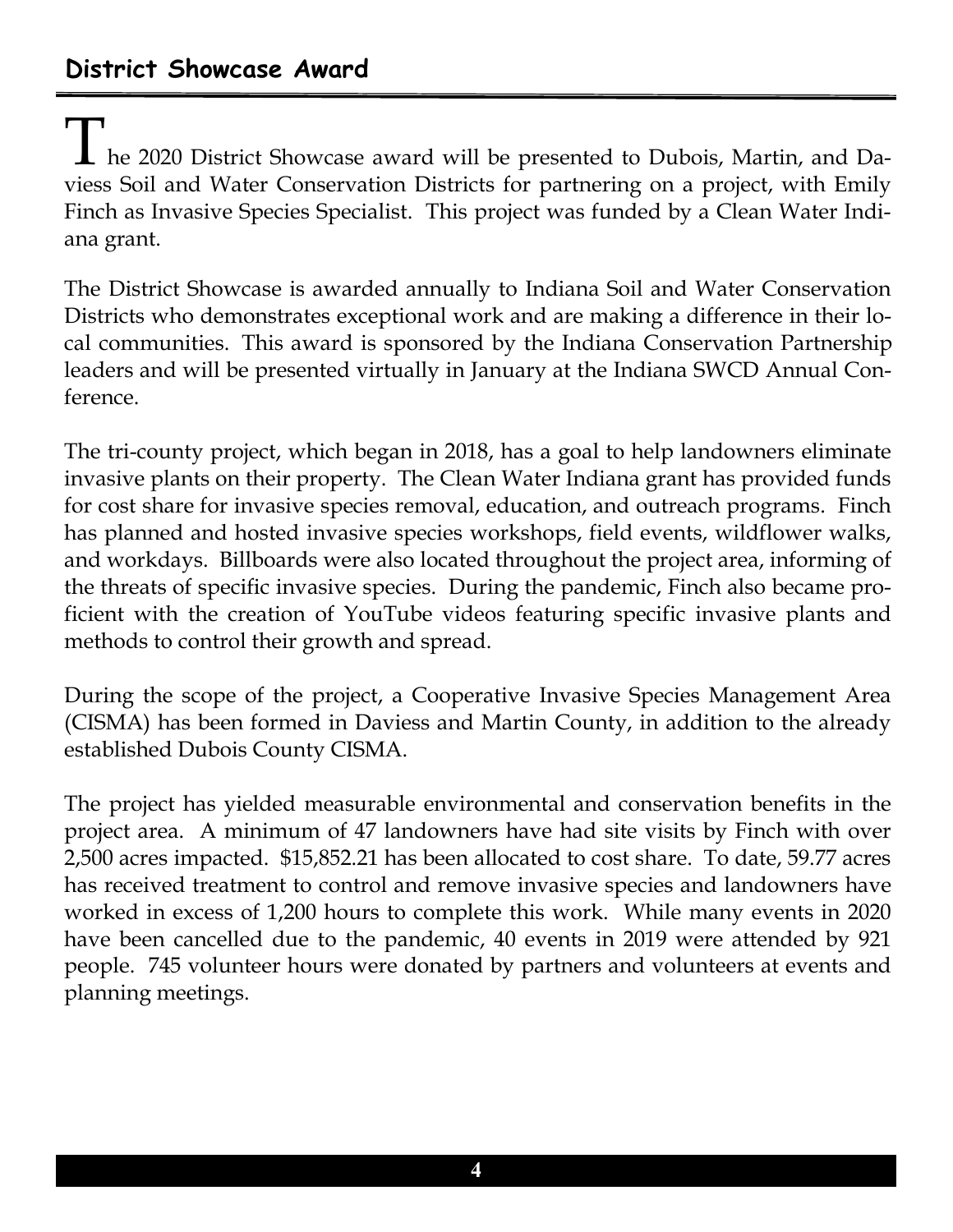# **Lower East Fork White Watershed News**

 $\bigcup$ s the Lower East Fork White watershed coordinator, Julie Loehr has been busy behind the scenes working with Indiana Department of Environmental Management (IDEM) to draft a Watershed Management Plan (WMP) for the watershed. Once this WMP is reviewed and approved by Environmental Protection Agency (EPA), Loehr will be able to use it to help manage land resources in a way to protect our local water resources. There is already funding secured for a cost-share program to implement water quality improvement practices in the watershed.

Anyone interested in assisting in this program can join the #LeaveNoTrash movement that began October 26, 2020. One can also get outside, pick up some trash, and post your efforts to social media, making sure to use the hashtag #LeaveNoTrash. If you'd like, you can take the "no trash" pledge on the Leave No Trace website at LNT.org.

Loehr, with the help of several Pike and Daviess SWCD staff, also has been out to the Portersville and Highway 231 bridges over the White River to get a trailer-load of trash in a few hours in one afternoon. (See picture.) Special thanks go to Dubois County Solid Waste for their help in gathering, hauling off and properly disposing all of these items!



Please consider joining in the Leave No Trash movement. Together, we can mend our environment, beautify our communities, and make a positive change that helps to improve our water quality.

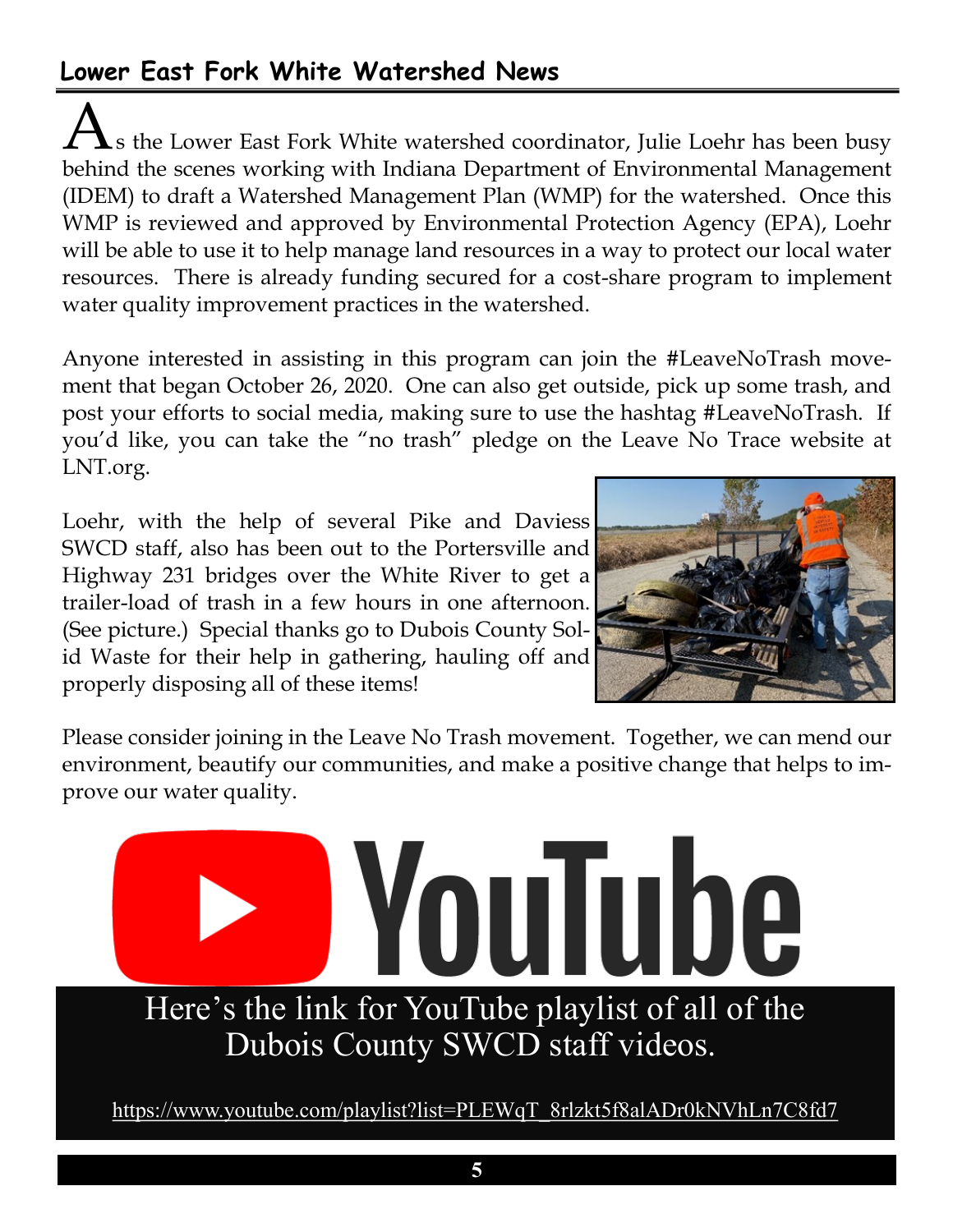

he rains are finally replenishing reserves in most areas. Though a bit late for some things, it is still a boost for forages that have been stockpiled and they have leaped in compensatory growth! Ideally, this stockpile is best used after it goes dormant in order to not slow next spring's growth. Dormancy often requires several nights in a row at 25 degrees or lower. That type of weather isn't far away. Once dormant, the forage can be grazed with less harm to the plant's energy reserves. When it is grazed, it can be taken down a bit closer than normal but leaving good residual. That good stop grazing height will slow runoff over winter, reduce any erosion and help springboard growth next season. If you open up the sod too much in early winter, you also possibly open the site up for more weeds too.

It is always a good idea to evaluate and balance grazing livestock with available feed. It is better to know now than later. First, take different grazing animal classes (cows, heifers, stockers, ewes, etc.) and figure an average weight per class and then multiply that number times the number in each class. Now you have a total live weight. Multiply the live weight by .03 to get an average daily intake. For example, 20 cows averaging a weight of 1,100 pounds is 22,000 pounds live weight. Multiply that by .03 (three percent dry matter intake) and it equals 660 pounds of dry matter needed per day.

Now what are you going to feed those animals? It could be hay, stockpiled forage, crop residue, supplements or most likely a combination of these. Stockpiled forage is usually going to be tall fescue with some other grasses and legumes mixed in. You can lay a clipboard on top of the standing sward and measure the height of the compressed forages to estimate it. If the stand is dense, there is usually about 300 pounds per acre inch of dry matter. So, if you happen to have 10 inches, that is 3,000 pounds of dry matter per acre. You do not want to remove it all, so let's say you remove six inches. That is 1,800 pounds available for grazing times the number of acres of this stockpiled forage. Fields do vary. Adjust as needed. The efficiency of grazing will depend on how you allocate it out. If you let stock have the whole field, then expect 60-75% utilization. At best you'll have 1,800 pounds available. If you allocate it out like you are feeding hay with temporary fence providing one- or two-days' worth at a time, you'll find the efficiency to be up near 90%. In areas with plenty of moisture, the stockpiled fescue is good quality and quantity and will provide a lot of good grazing. There is always some waste, it just can't be avoided. That waste will help feed the next year's growth.

Inventory any hay you have on hand. You should have an idea on how much bales weigh and how many you have of each. For example, if you have fifty 1,500-pound bales (about 1,300 pounds dry matter) on hand, you essentially have 65,000 pounds available. The efficiency of this hay is also dependent on how you feed it, in addition to how it is stored. The worst-case scenario is feeding hay free-choice without any feeder structure and storing hay outside on the ground, which sadly wastes about 45% of the offered hay. Feeding enough hay for only 2-3 days at a time creates some competition between cows. In ring or cone type feeders and storing bales inside is efficient with an average of about 15% waste assuming that the hay is good quality. Small bales are probably the most efficient, but are certainly a little more labor intensive and not used as often as in the past. If you have silage or balage on hand to feed, figure it into the plan and generally expect 90% efficiency adjusted to dry weight.

The nutritional value of corn stalks can certainly vary from year to year. Stalks will start out in the 8% crude protein range with approximately 70% total digestible nutrients (TDN) and over a period of about 60 days drop to 5% crude protein and 40% TDN. Spring calving cows will meet most of their energy needs during mid gestation. Growing animals such as calves and fall calving lactating cows may be lacking in energy and protein and most likely will need to be supplemented if run on stalks.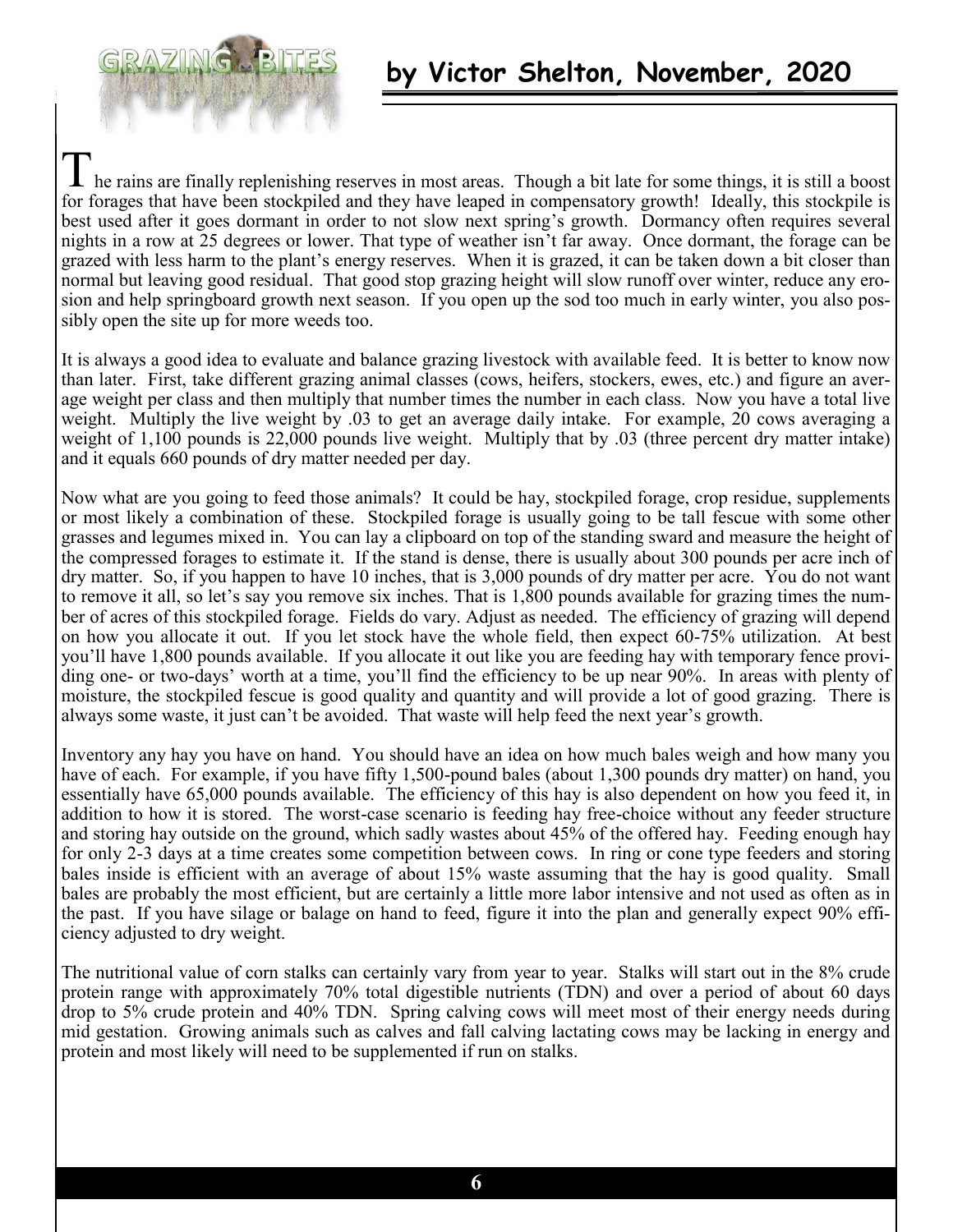# **Grazing Bites,** *continued*

About one acre of typical corn residue will be needed per animal unit per grazing month. Weekly allocations seem to work very well so you need to figure how many acres of stalks will be needed for one week of grazing for your herd. Higher yielding corn certainly produces more residue and more potential grazing. You can usually bank on about 12- 15 pounds of desired residue to graze per bushel of corn. Stalk grazing should be avoided under wet conditions.

Compare the amount of dry matter you will need for the livestock with how much you have. Now you know about how much dry matter you are going to need to get them through the winter and an idea of how much you have available to feed them. If you are a little short on forages, you can add some supplements such as corn gluten, soybean hulls, etc. into your feeding plan. In fact, you may want to anyway if hay quality is lacking, or if more energy is needed. We used 3% for the intake estimate which is actually a little high, but if we have a wet, cold winter, energy needed to keep warm will increase and any growing animals will also have higher needs. It's better to overestimate than to be short. Cold, wet



Winter is around the corner: are you ready?

# Photo by Chris Hollen

and especially muddy conditions will increase energy requirements. If you are still short on feed, then you may want to purchase some hay or consider reducing numbers.

Summer annual warm-season grasses — such as sudangrass or sorghum-sudangrass hybrids and johnsongrass produce a cyanide compound when frosted and quickly start shutting down, causing the production of the prussic acid. To be safe, livestock should be removed from these forages for at least two weeks to allow for the forages to "dry down" and the prussic acid to dissipate before grazing again. These forages can be harvested for balage right after being frosted and later fed as long as they are allowed their normal fermentation process time period of three or four weeks. Dry hay containing these is generally fine. Johnsongrass tends to be a bit more toxic than sorghums. Frosted areas could be only "pockets" in a field to start with. Any regrowth from the base of the plant after a frost can also be very high in prussic acid. If in doubt, wait.

Lastly today, if you haven't checked your winter-feeding pads, it would be better to do that now and add more lime topping or aggregate as needed. Also, it's not a bad idea to take the time to double check winter watering tanks while the weather is still good. I like the fall weather, but it never seems to last long enough.

Remember, it's not about maximizing a grazing event, but maximizing a grazing season! Keep on grazing!

#### **Reminders & Opportunities**

**Southern Indiana Grazing Conference –** March 10, 2021 – In-person conference has been canceled. Other options are being considered.

**Northern Indiana Grazing Conference –** Feb. 5-6, 2021; and **Heart of America Grazing Conference –** March 2, 2021**.** Details to be announced once decisions are made.

More pasture information and past issues of Grazing Bites are available at [https://www.nrcs.usda.gov/wps/portal/nrcs/in/technical/](https://www.nrcs.usda.gov/wps/portal/nrcs/in/technical/landuse/pasture/) [landuse/pasture/](https://www.nrcs.usda.gov/wps/portal/nrcs/in/technical/landuse/pasture/) *Past issues of Grazing Bites are available at <https://www.nrcs.usda.gov/wps/portal/nrcs/in/technical/landuse/pasture/>*